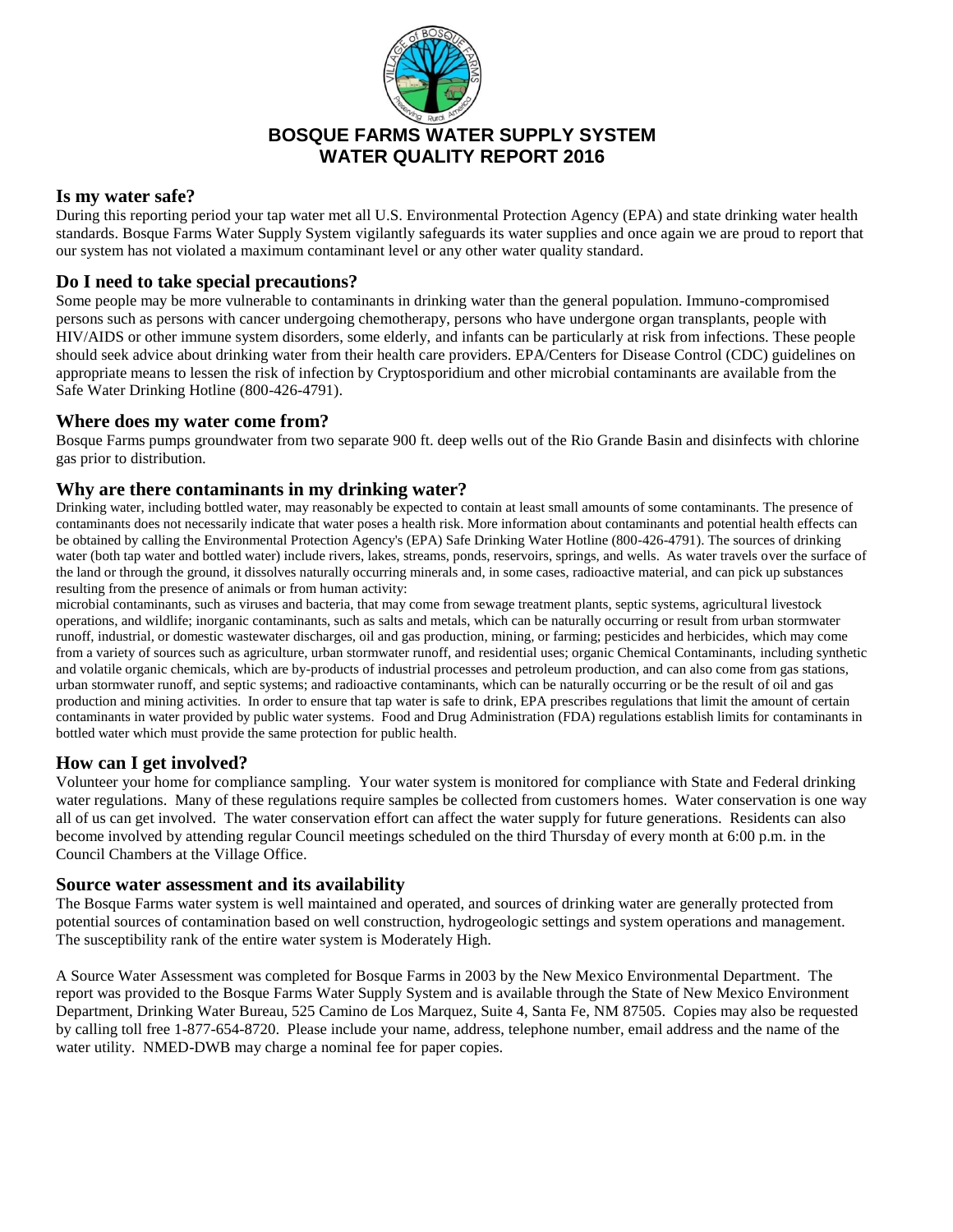# **Water Quality Data Table**

The table below lists all of the drinking water contaminants that we detected during the calendar year of this report. The presence of contaminants in the water does not necessarily indicate that the water poses a health risk. Unless otherwise noted, the data presented in this table is from testing done in the calendar year of the report. The EPA or the State requires us to monitor for certain contaminants less than once per year because the concentrations of these contaminants do not change frequently.

|                                                                                                                    | <b>MCLG</b>      | MCL,                                                          |                                               |               |             |                     |                  |                                                                                                                          |
|--------------------------------------------------------------------------------------------------------------------|------------------|---------------------------------------------------------------|-----------------------------------------------|---------------|-------------|---------------------|------------------|--------------------------------------------------------------------------------------------------------------------------|
|                                                                                                                    | or               | TT, or                                                        | Your                                          | Range         |             | <b>Sample</b>       |                  |                                                                                                                          |
| <b>Contaminants</b>                                                                                                | <b>MRDLG</b>     | <b>MRDL</b>                                                   | Water                                         | Low           | <b>High</b> | Date                | <b>Violation</b> | <b>Typical Source</b>                                                                                                    |
| <b>Disinfectants &amp; Disinfection By-Products</b>                                                                |                  |                                                               |                                               |               |             |                     |                  |                                                                                                                          |
| (There is convincing evidence that addition of a disinfectant is necessary for control of microbial contaminants.) |                  |                                                               |                                               |               |             |                     |                  |                                                                                                                          |
| Chlorine (as Cl2) (ppm)                                                                                            | 4                | $\overline{4}$                                                | 0.76                                          | 0.48          | 1.04        | 2016                | No               | Water additive used to control<br>microbes                                                                               |
| <b>TTHMs</b> [Total<br>Trihalomethanes] (ppb)                                                                      | <b>NA</b>        | 80                                                            | 11.6                                          | 4.66          | 11.6        | 2016                | No               | By-product of drinking water<br>disinfection                                                                             |
| HAA5s [Haloacetic Acids]<br>(ppb)                                                                                  | NA               | 60                                                            | 1.25                                          | ND            | 1.25        | 2016                | No               | By-product of drinking water<br>disinfection                                                                             |
| <b>Inorganic Contaminants</b>                                                                                      |                  |                                                               |                                               |               |             |                     |                  |                                                                                                                          |
| Arsenic (ppb)                                                                                                      | $\mathbf{0}$     | 10                                                            | 10                                            | 10            | 10          | 2014                | N <sub>o</sub>   | Erosion of natural deposits; Runoff<br>from orchards; Runoff from glass<br>and electronics production wastes             |
| Fluoride (ppm)                                                                                                     | $\overline{4}$   | $\overline{4}$                                                | 0.55                                          | 0.53          | 0.55        | 2014                | No               | Erosion of natural deposits; Water<br>additive which promotes strong<br>teeth; Discharge from fertilizer and<br>aluminum |
| Sodium (ppm)                                                                                                       | NA               | <b>MPL</b>                                                    | 33                                            | 30            | 35          | 2014                | No               | Erosion of natural deposits;<br>Leaching                                                                                 |
| <b>Radioactive Contaminants</b>                                                                                    |                  |                                                               |                                               |               |             |                     |                  |                                                                                                                          |
| Alpha emitters (pCi/L)                                                                                             | $\boldsymbol{0}$ | 15                                                            | 3.7                                           | 2.5           | 3.7         | 2014                | No               | Erosion of natural deposits                                                                                              |
| Beta/photon emitters (pCi/L)                                                                                       | $\boldsymbol{0}$ | 50                                                            | 8.6                                           | 7.3           | 8.6         | 2014                | No               | Erosion of natural deposits                                                                                              |
| Radium (combined 226/228)<br>(pCi/L)                                                                               | $\boldsymbol{0}$ | 5                                                             | 0.02                                          | ND            | 0.02        | 2014                | No               | Erosion of natural deposits                                                                                              |
| Uranium (ug/L)                                                                                                     | $\mathbf{0}$     | 30                                                            | 3                                             | 3             | 3           | 2014                | N <sub>o</sub>   | Erosion of natural deposits                                                                                              |
|                                                                                                                    |                  |                                                               | Your                                          | <b>Sample</b> |             | # Samples           | <b>Exceeds</b>   |                                                                                                                          |
| <b>Contaminants</b>                                                                                                | <b>MCLG</b>      | AL                                                            | <b>Water</b>                                  | <b>Date</b>   |             | <b>Exceeding AL</b> | AL               | <b>Typical Source</b>                                                                                                    |
| <b>Inorganic Contaminants</b>                                                                                      |                  |                                                               |                                               |               |             |                     |                  |                                                                                                                          |
| Copper - action level at<br>consumer taps (ppm)                                                                    | 1.3              | 1.3                                                           | 0.069                                         | 2016          |             | $\overline{0}$      | No               | Corrosion of household plumbing<br>systems; Erosion of natural<br>deposits                                               |
| Lead - action level at consumer<br>taps (ppb)                                                                      | $\boldsymbol{0}$ | 15                                                            | 0.55                                          | 2016          |             | $\overline{0}$      | No               | Corrosion of household plumbing<br>systems; Erosion of natural<br>deposits                                               |
| <b>Unit Descriptions</b>                                                                                           |                  |                                                               |                                               |               |             |                     |                  |                                                                                                                          |
| <b>Term</b>                                                                                                        |                  | <b>Definition</b>                                             |                                               |               |             |                     |                  |                                                                                                                          |
| ug/L                                                                                                               |                  | ug/L: Number of micrograms of substance in one liter of water |                                               |               |             |                     |                  |                                                                                                                          |
| ppm                                                                                                                |                  | ppm: parts per million, or milligrams per liter (mg/L)        |                                               |               |             |                     |                  |                                                                                                                          |
| ppb                                                                                                                |                  | ppb: parts per billion, or micrograms per liter (µg/L)        |                                               |               |             |                     |                  |                                                                                                                          |
| pCi/L                                                                                                              |                  | pCi/L: picocuries per liter (a measure of radioactivity)      |                                               |               |             |                     |                  |                                                                                                                          |
| NA                                                                                                                 |                  | NA: not applicable                                            |                                               |               |             |                     |                  |                                                                                                                          |
| $\rm ND$                                                                                                           |                  | ND: Not detected                                              |                                               |               |             |                     |                  |                                                                                                                          |
| NR                                                                                                                 |                  |                                                               | NR: Monitoring not required, but recommended. |               |             |                     |                  |                                                                                                                          |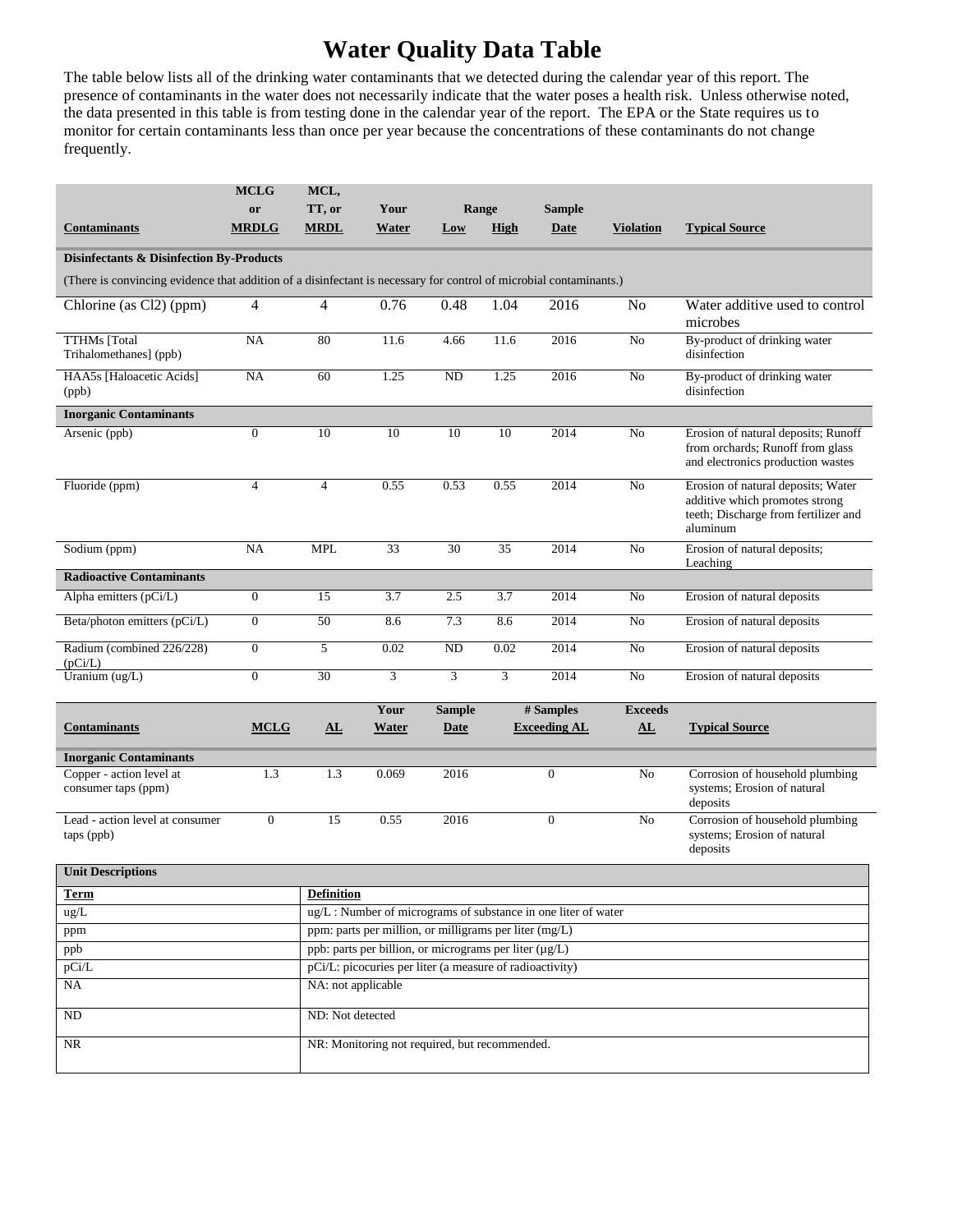| <b>Important Drinking Water Definitions</b> |                                                                                                                                                                                                                                                               |  |  |  |  |  |
|---------------------------------------------|---------------------------------------------------------------------------------------------------------------------------------------------------------------------------------------------------------------------------------------------------------------|--|--|--|--|--|
| <b>Term</b>                                 | <b>Definition</b>                                                                                                                                                                                                                                             |  |  |  |  |  |
| <b>MCLG</b>                                 | MCLG: Maximum Contaminant Level Goal: The level of a contaminant in drinking water below which there<br>is no known or expected risk to health. MCLGs allow for a margin of safety.                                                                           |  |  |  |  |  |
| <b>MCL</b>                                  | MCL: Maximum Contaminant Level: The highest level of a contaminant that is allowed in drinking water.<br>MCLs are set as close to the MCLGs as feasible using the best available treatment technology.                                                        |  |  |  |  |  |
| <b>TT</b>                                   | TT: Treatment Technique: A required process intended to reduce the level of a contaminant in drinking water.                                                                                                                                                  |  |  |  |  |  |
| AL                                          | AL: Action Level: The concentration of a contaminant which, if exceeded, triggers treatment or other<br>requirements which a water system must follow.                                                                                                        |  |  |  |  |  |
| Variances and Exemptions                    | Variances and Exemptions: State or EPA permission not to meet an MCL or a treatment technique under<br>certain conditions.                                                                                                                                    |  |  |  |  |  |
| <b>MRDLG</b>                                | MRDLG: Maximum residual disinfection level goal. The level of a drinking water disinfectant below which<br>there is no known or expected risk to health. MRDLGs do not reflect the benefits of the use of disinfectants to<br>control microbial contaminants. |  |  |  |  |  |
| <b>MRDL</b>                                 | MRDL: Maximum residual disinfectant level. The highest level of a disinfectant allowed in drinking water.<br>There is convincing evidence that addition of a disinfectant is necessary for control of microbial contaminants.                                 |  |  |  |  |  |
| <b>MNR</b>                                  | <b>MNR: Monitored Not Regulated</b>                                                                                                                                                                                                                           |  |  |  |  |  |
| <b>MPL</b>                                  | MPL: State Assigned Maximum Permissible Level                                                                                                                                                                                                                 |  |  |  |  |  |

### **Monitoring and reporting violations**

On September 16, 2016 we became aware that our system recently failed to collect monitoring samples required by the Stage 2 Disinfectants/Disinfection Byproducts Rule. Although this incident was not an emergency, as our customers, you have a right to know what happened and what we are doing to correct the situation.

We are required to monitor your drinking water for specific contaminants on a regular basis. Results of regular monitoring are an indicator of whether or not our drinking water meets health standards. The table below lists the contaminants and the compliance periods for which we did not monitor correctly. Because these samples were not collected, we cannot be sure of the quality of our drinking water during the compliance periods listed below.

| Contaminants                                  | Sample Name                      | <b>Sampling Frequency</b> | Compliance Period(s) |
|-----------------------------------------------|----------------------------------|---------------------------|----------------------|
|                                               | (Address)                        |                           |                      |
| Total Trihalomethanes and<br>Haloacetic Acids | TTHM-1                           |                           |                      |
|                                               | 1355 DeSmet Road                 |                           | 2015                 |
|                                               |                                  | Yearly                    |                      |
|                                               | **System collected samples in    |                           |                      |
|                                               | July and they were due in August |                           |                      |
| Total Trihalomethanes and<br>Haloacetic Acids | $HAA5-1$                         |                           | 2015                 |
|                                               | 1455 W. Bosque Loop              |                           |                      |
|                                               |                                  | Yearly                    |                      |
|                                               | **Samples were due in July and   |                           |                      |
|                                               | no samples were collected        |                           |                      |

# **What should you do?**

There is nothing you need to do at this time. You do not need to boil your water or take other corrective actions. You may continue to drink the water. If a situation arises where the water is no longer safe to drink, you will be notified within 24 hours.

#### **What happened and what is being done?**

Bosque Farms Water Supply System did not collect the required yearly samples for TTHM-1 and HAA5-1 so we will be collecting 3 samples at both locations this year. We are working with NMED Drinking Water Bureau to correct this by submitting the required samples in July and August 2017.

**For more information, please contact: Kevin Fryhover – Utilities Director (505) 869-2358 Bosque Farms Water Supply System, NM3510732 PO Box 660 Peralta, NM 87042**